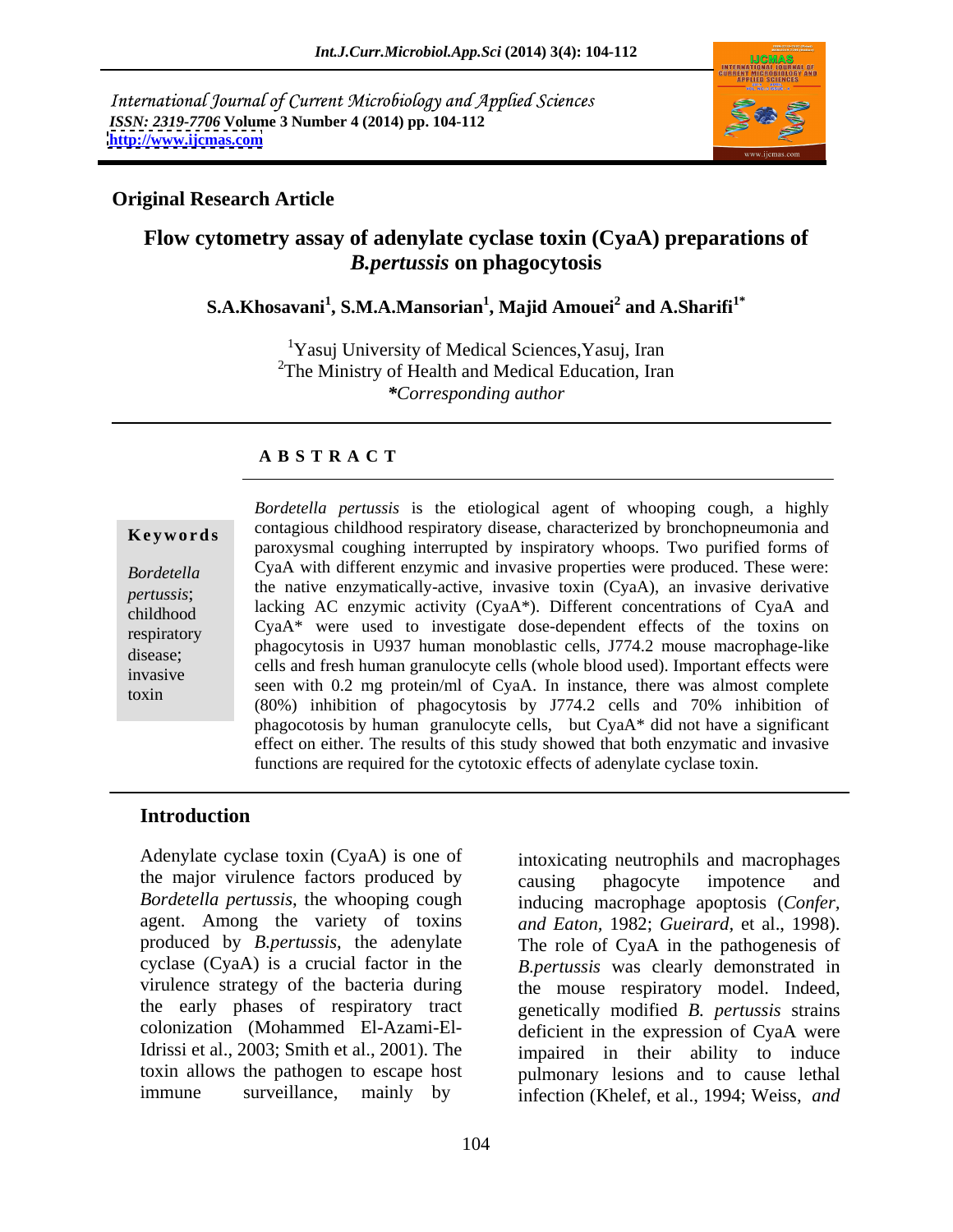*Goodwin,* 1989). Inaddition, CyaA was al., 1998). At high concentrations, CyaA shown to induce protective immunity against *B. pertussis* lung colonization in a toxin cytolytic (El Azami El Idrissi et al., mouse model (Betsou, et al., 1993; Betsou 2002). Anti-CyaA antibodies have been et al., 1995). CyaA is a polypeptide chain shown to enhance phagocytosis of *B.*  of 1,706 aa residues belonging to the RTX *pertussis* through, neutralisation of CyaA (repeat in toxin) family of bacterial toxins. which normally inhibits phagocytosis by CyaA is synthesized as an inactive neutrophil polymorphonuclear leukocytes protoxin that is converted to an active toxin by posttranslational fatty acylation. The N-terminal part of the protein contains An immune response to this toxin might the catalytic domain, whereas the Cterminal part mediates its binding to the colonisation of the host by B. pertussis. target cell membrane and delivery of the Immunisation with CyaA, purified from B. catalytic moiety into the cytosol. After *pertussis* or in recombinant form from membrane translocation, the catalytic *Escherichia coli*, protected mice against domain is activated by  $Ca^{2+}/cal$ calmodulin, intranasal challenge with virulent *B*. thereby acquiring the ability to effectively *pertussis* (Betsou et al., 1993; Hormozi et convert cellular ATP into cAMP (Ladant al., 1999). In addition, coadministration of and Ullmann *.* 1999; Hewlett, et al., 2006). CyaA or CyaA\*, a derivative lacking AC CyaA can also form cation-selective pores enzymic activity, with an ACV was shown in cell membranes independently of to enhance the protective effects of an translocation, thereby perturbing ion ACV in mice (Cheung et al., 2006). homeostasis (Benz et al., 1994). CyaA triggers the sustained elevation of CyaA requires calcium to acquire a intracellular Ca<sup>2+</sup> through cAMP- translocation-specific conformation that dependent, L-type  $Ca^{2+}$  channels. allows the delivery of the catalytic domain

The suppressive activities of CyaA on immune cells have been largely ascribed can penetrate at least to some extent a to its capacity to increase intracellular wide range of cell types, including the cAMP (Paccani, et al., 2008; Martín, et al., 2010), which acts as a potent membrane trafficking (Basar, et al., 2001; immunosuppressant by interfering with the Bellalou, et al., 1990). However, CyaA signaling pathways initiated by toxicity effects such as the abrogation of immunoreceptors (Taskén, and Stokka *.* 2006). Upon entry into the cell, the Nterminal AC enzymic moiety is activated immune cells, namely neutrophils and by host calmodulin to produce macrophages (Khelef, N., and Guiso, N. supraphysiological levels of cyclic AMP (1995; Khelef, et al., 1993). In this study, (cAMP). In immune effector cells, this impairs their phagocytic and bactericidal concentrations of CyaA and CyaA\* on capabilities and induces apoptosis, features phagocytosis in U937 human monoblastic that are assumed to assist survival of the cells, J774.2 mouse macrophage-like cells bacterium in the initial stages of and fresh human granulocyte cells (whole respiratory tract colonisation (Gueirard et

forms pores or channels which makes the (Mobberley-Schuman et al., 2003).

therefore be useful in preventing colonisation of the host by *B. pertussis*. Immunisation with CyaA, purified from *B. pertussis* or in recombinant form from

into the cell cytosol (Rogel, A., and Hanski, E. (1992; Rose, et al., 1995) CyaA mammalian erythrocytes lacking phagocytic capacity and the induction of apoptosis were mainly elucidated on we investigated the role of different blood used).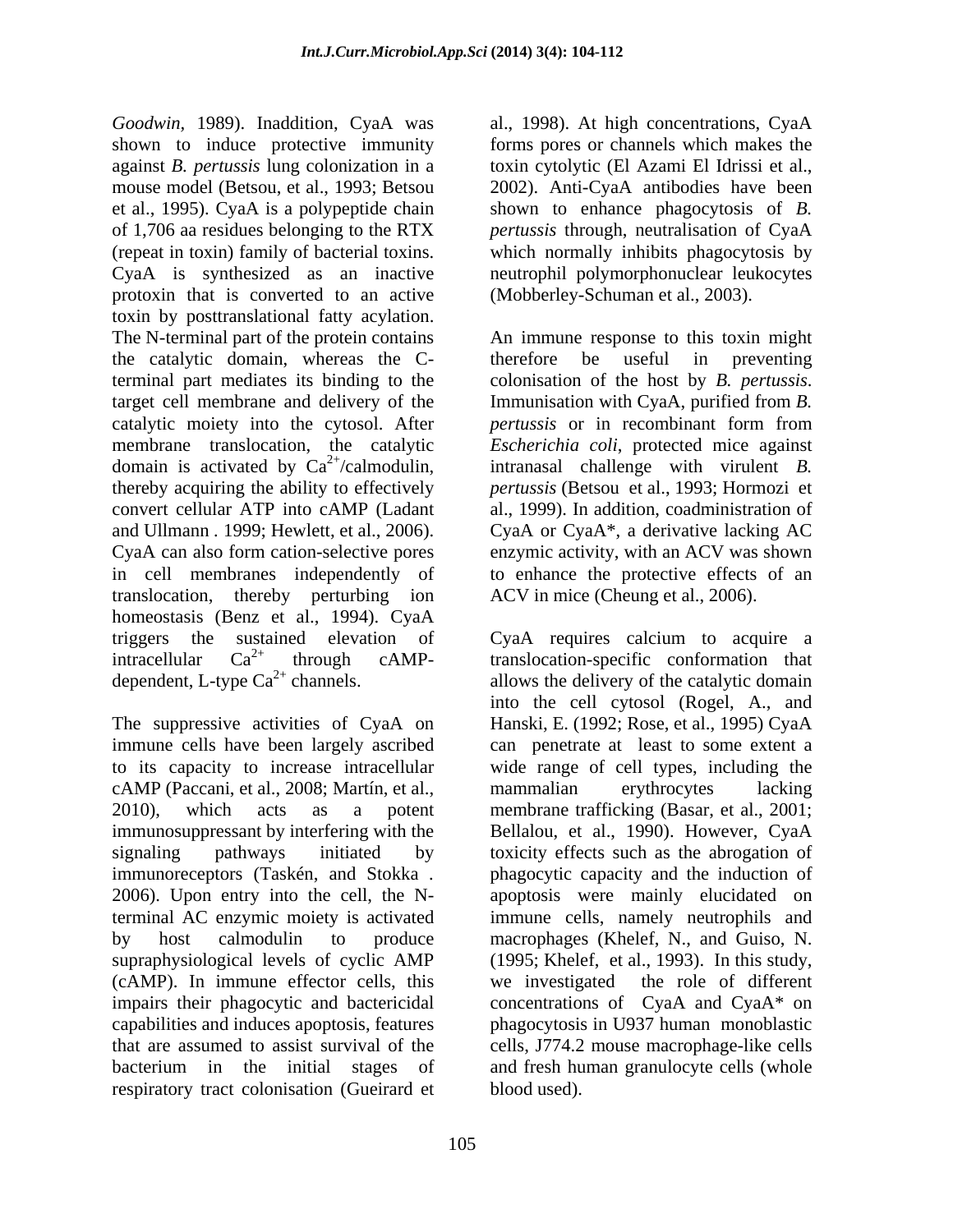# **Preparation of Recombinant CyaA**

Twenty mL of an overnight culture of *E*. Phagocytosis. It contains intolescently<br>
(FITC- fluorescein isothiocyanate) *coli* BL21/DE3 containing the relevant plasmids were diluted into 500 mL of LB until an OD600nm of between 0.4-0.45 was obtained  $(\sim 3 \text{ h})$ . Isopropyl-1-thio--Dgalactoside (IPTG) was added to a final concentration of 1 mM and shaking thumber of bacteria per cent. continued at 37C for 3 h. Finally, cells were harvested at 10,000 xg for 25 min and the supernatant discarded. Cells pellets could be stored at -20C if

*E. coli* BL21/DE3 (F –  $ompT$  rB- mB-) was used as the host strain for production of CyaA. The source of plasmids used in this study (pGW44 and pGW54) was de scribed previously (Khosravani et al., 2007; Westrop et al., 1996; Paccani, et al., 2008; Martín, et al., 2010). Co-expression of pGW44 with pGW54 generates fully active acylated, invasive CyaA, pGW44- 188, pGW54 generates Non-active AC/ proteins were purified as described cells were added at the bottom of a 5 ml modifications; the CyaA inclusion bodies minutes,  $37^{\circ}$ C,  $5\%$  CO<sub>2</sub>) with either CyaA crude CyaA was purified by Q-Sepharose, Sepharose chromatography (Figures 1 and

## **Materials and Methods Oxidative Burst Procedure**

**From** *E. coli*<br>
quantitative determination of leukocyte containing appropriate antibiotics, and measures the overall percentage of incubated at 37C with shaking at 200 rpm The phagotest Kit (OPREGEN Pharma; BD Biosciences, Oxford, UK) allows the phagocytosis. It contains fluorescently (FITC- fluorescein isothiocyanate) labelled, opsonized bacteria (*E.coli*-FITC) and measures the overall percentage of macrophages and granulocytes showing phagocytosis in general (ingestion of one or more bacteria per cell) and the individual cellular phagocytic activity (number of bacteria per cell).

necessary.<br>is important, especially when day to day **Expression and Purification of CyaA** invasive (CyaA\*). The recombinant macrophages or human monoblastic U937 previously with the following Falcon tube. Samples were incubated (120 were washed twice with 1% (w/v) *N*-octyl or CyaA\* diluted in 8 M urea, 20mM<br>-d glucopyranoside (Sigma, Sweden in histidine (0.05, 0.1 or 0.2 µg/ml) or PBS, 20mM histidine buffer (pH 6.0), twice then incubated for another 20 minutes at with 2M urea in 20mM histidine buffer  $37^{\circ}$ C in 5% CO<sub>2</sub> with opsonized *E. coli* (pH 6.0) and once with pyrogen-free water FITC cells (6 cells per leukocyte). A before solubilisation in 8M urea, 20mM histidine buffer (pH 6.0). The solubilised another sample with PBS (120 min) and Germany Amersham) and phenyl- min) remained on ice for the whole period 2). The investigation of phagocytosis can be performed either by flow cytometry or by fluorescence microscopy. Because of the quantitative analysis, very accurate work comparisons are required. The detailed instructions result from specific experience and precise validation assays. The ingestion activity of peripheral human granulocyte cells in whole blood, J774.2 and U937 cell lines was evaluated in the presence and absence of recombinant CyaA protein using the flow-cytometry based Phagotest kit according to the manufacturer's instructions for conjugated *E. coli.* Briefly, 100 µl of whole blood or a volume of  $0.4 \times 10^6$  of J774.2 mouse cells were added at the bottom of a 5 ml minutes,  $37^{\circ}$ C, 5% CO<sub>2</sub>) with either CyaA or CyaA\* diluted in 8 M urea, 20mM histidine (0.05, 0.1 or 0.2  $\mu$ g/ml) or PBS, then incubated for another 20 minutes at 37ºC in 5% CO2 with opsonized *E. coli* sample with PBS and no Bioparticle and opsonized FITC-labeled *E. coli* cells (20 of experiment, these acted as negative controls.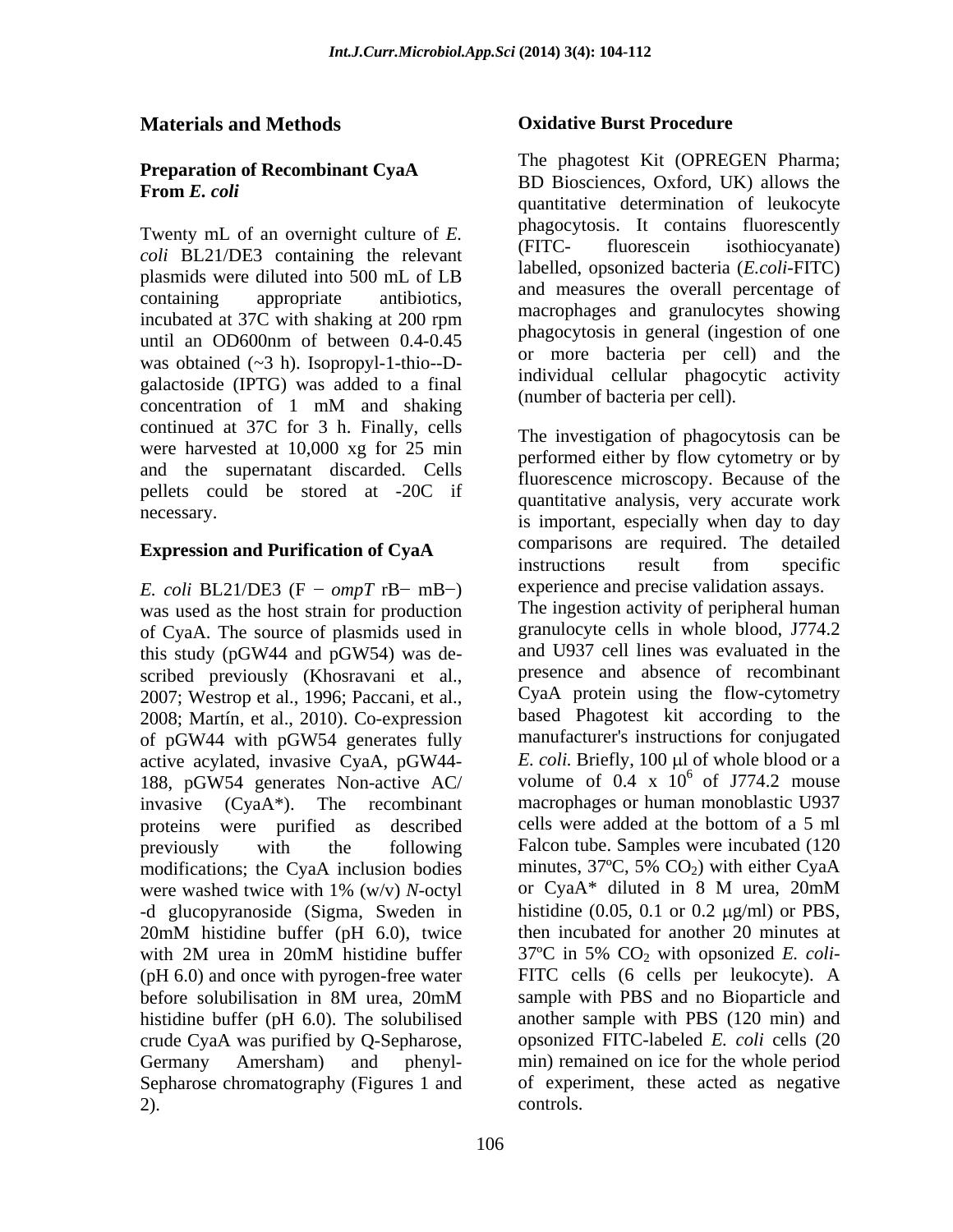At the end of the incubation time all monoblastic cells was determined after samples were placed on ice in order to stop phagocytosis. A volume of  $100 \mu l$  of CyaA and ice-cold quenching solution was added and developed ice-cold quenching solution was added and developed for the evaluation of mixed gently. Then 2ml of washing solution was added to each tube after blood (neutrophils and monocytes) and which the tubes were centrifused at  $4^{\circ}$ C other cells. Ingestion activity was which the tubes were centrifuged at  $4^{\circ}C$ for 5 min at 250 x g. The cell samples were incubated in washing solution containing 1% paraformaldehyde for 10 min, washed again and centrifuged as described. Finally,  $200 \mu l$  of DNA staining solution were added to each tube, mixed and incubated for 10 min on ice. Cells were analysed by flow cytometry (FACS Calibur, BD Biosciences) and 5000 granulocyte events acquired to obtain the percentage and number of cells ingesting bioparticles, as well as their mean Cellquest Pro software (BD Biosciences). the same concentrations, and the The nucleated cells were discriminated by a setting in the red fluorescence channel (DNA staining FL2-H,), detecting those events which have the DNA content of a human diploid cell (to exclude bacterial aggregates). The nucleated events were then discriminated; into lymphocytes, by combined measurements of the forward by J774.2 cells and 63% inhibition of light scatter (SSC). The granulocyte SSC), and its green fluorescence where 10 % inhibition with granulocytes histogram was analysed). The SSC vs FL-

Using flow cytometry, the phagocytic ingestion of *E. coli* by human peripheral and 3). In similar experiments, blood cells from healthy donors, J774.2 mouse macrophages and U937 human

exposure to different concentrations of CyaA and CyaA\*. This technique was developed for the evaluation of phagocytosis activity in human peripheral blood (neutrophils and monocytes) and other cells. Ingestion activity was measured as the mean fluorescence intensity (MFI) produced after 20 minutes of incubation with FITC-conjugated *E. coli*. All tubes were read by flow cytometry at a wavelength of 488 nm after quenching and DNA staining.

fluorescence intensity (MFI) using presence of CyaA compared to CyaA\* at monocytes and polymorphonuclear cells complete (92%) inhibition of phagocytosis angle light scatter (FSC) and side angle phagocyotosis by human granulocyte cells. cluster was then gated in the analysis phagocytosis except at the highest program in the scatter diagram (FSC vs concentration of toxin used  $(0.2 \text{ }\mu\text{g/ml})$ 1 diagram also was also set to make sure flow cytometry histograms that represents that the appropriate cell population data the amount of ingested *E. coli,* also was collected. indicated the dose-dependent inhibitory **Results and Discussion** (Fig 1, images 2 and 4), while there was Exposure of granulocytes or J774.2 cells to different concentration of CyaA and Cya $A^*$  (0.05, 0.1, 0.2  $\mu$ g/ml final concentrations) resulted in significantly lower mean neutrophil ingestion in the the same concentrations, and the unexposed controls cells (Table 1 and Figure 1). The results also showed that phagocytosis was significantly impaired by increases in CyaA concentrations for granulocytes and J774.2 cells compared to cells treated with PBS or CyaA\*. With 0.2 g protein/ml of CyaA there was almost by J774.2 cells and 63% inhibition of CyaA\* had no obvious affect on where 10 % inhibition with granulocytes was seen but this was not significant. The effect of CyaA on J774.2 and granulocytes lack of inhibitory effect of CyaA\* on J774.2 and granulocytes (Fig 2, images 1 and 3). In similar experiments, undifferentiated and differentiated U937 human monocytes were treated with CyaA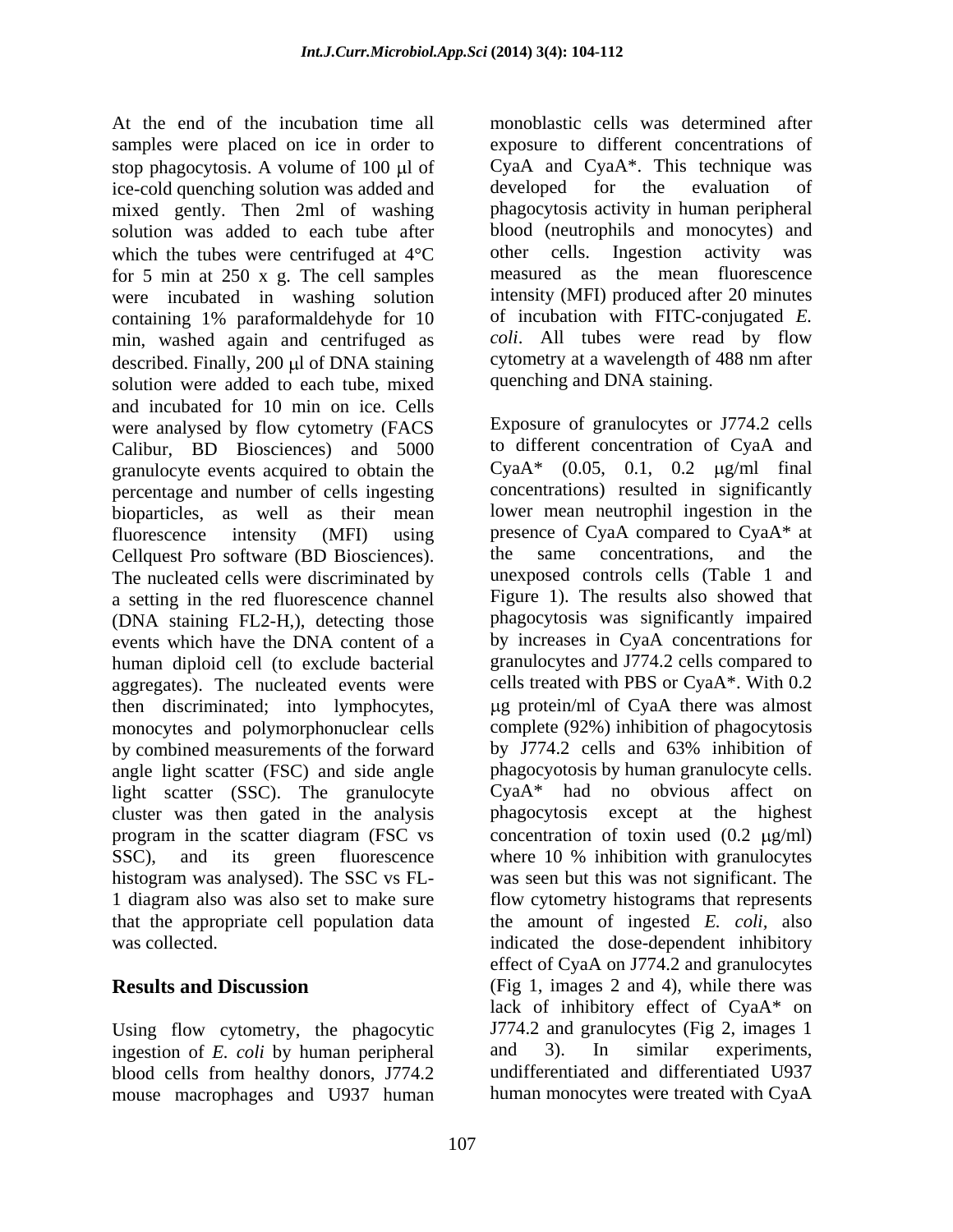only at  $0.1 \mu g/ml$ . As Table 3.7.1 shows, only differentiated cells were affected by CyaA, showing 42% inhibition of phagocytosis. Overall the results of this assay would imply that inhibition of phagocytosis by CyaA was due mainly to

The statistical analysis of data by t test was as follows: CyaA  $(0.0 5 \mu g/ml)$  vs PBS,  $P < 0.044$ , ; CyaA ( 0.1,  $\mu$ g/ml) *vs* PBS,  $P < 0.004$ , CyaA (0.2  $\mu$ g/ml) *vs* PBS,  $p < 0.005$ , CyaA\*  $(0.2 \text{ µg/ml})$  *vs* mutants the pps  $p < 0.10$ , CyaA\*  $(0.2 \text{ µg/ml})$  *vs* (Weingart, PBS,  $p < 0.19$ , CyaA\*  $(0.2 \text{ µg/ml})$  *vs* CyaA,  $p < 0.001$  Phagocytosis provides a specialised mechanism for regulated ingestion and intracellular destruction of microbial pathogens as well as of apoptotic host cells and debris. In general, professional phagocytes, including  $y_{\text{A}}$  and  $y_{\text{A}}$  were used to evaluate neutrophils (which migrate from the blood to a site of infection) and macrophages (which constitutively reside in tissues and are less motile than neutrophils), the phagocytosis of E. Coll by  $J/74.2$ accomplish most phagocytosis. By macropriage-like cens and by numal confining the mechanisms of microbial examples as a caused a decrease in the confining the mean example of the mean effluorescent intensity (MFI) killing and digestion to distinct the mean more even mensity (NFT) intracellular compartments (lysozomes) of these cells, damage to host cells and tissues is minimised during the process of Although the concentration of CyaA used killing offending microbes. In addition to in the assay caused appreciable cell killing disposing of microbial pathogens, of J774.2 cells as determined by the MTT phagocytosis (especially by macrophages assay, it should be emphasised that the and dendritic cells) initiates the process of effect of CyaA on phagocytosis was antigen processing and presentation for measured only in viable cells, by the flow development of adaptive immune cytometric method here. In contrast, no

2013). A flow cytometry investigation was in these cells, when compared with CyaA. made in order to choose appropriate target cells, opsonisation conditions, and

fluorochromes. These authors used FITC- *E. coli* for phagocytosis experiments and the extracellular fluorescence was quenched by trypan blue to differentiate it from that due to intracellular bacteria.

the AC enzymic activity of the protein. Host defence against *B. pertussis* relies to some extent upon phagocytosis and killing of the bacterial cells. The adenylate cyclase toxin appears to be an important virulence factor against phagocytosis, as evidenced by the efficient phagocytosis of mutants that fail to express this toxin and Weiss, 2000). These authors also showed that CyaA, added separately, blocks phagocytosis even when bacteria are not expressing the toxin.

> In this study, different concentrations of CyaA and CyaA\* were used to evaluate their modulatory effects on phagocytosis. The results of the ingestion activity experiment suggested that CyaA inhibits the phagocytosis of *E. coli* by J774.2 macrophage-like cells and by human granulocytes as it caused a decrease in the mean fluorescent intensity (MFI) measured by flow cytometry.

responses (Ramachandra et al., 1999). significant decrease of phagocytosis In order to better understand the of J774.2 macrophage-like cells or human importance of this defence mechanism, a granulocytes with various concentrations flow cytometry assay was developed to of CyaA\*. The poor AC enzymic activity study oxidative burst of neutrophils of CyaA\* is presumably responsible for stimulated by bacteria (Khosravani et al., the lack of effect on phagocytosis activity activity was noted in response to treatment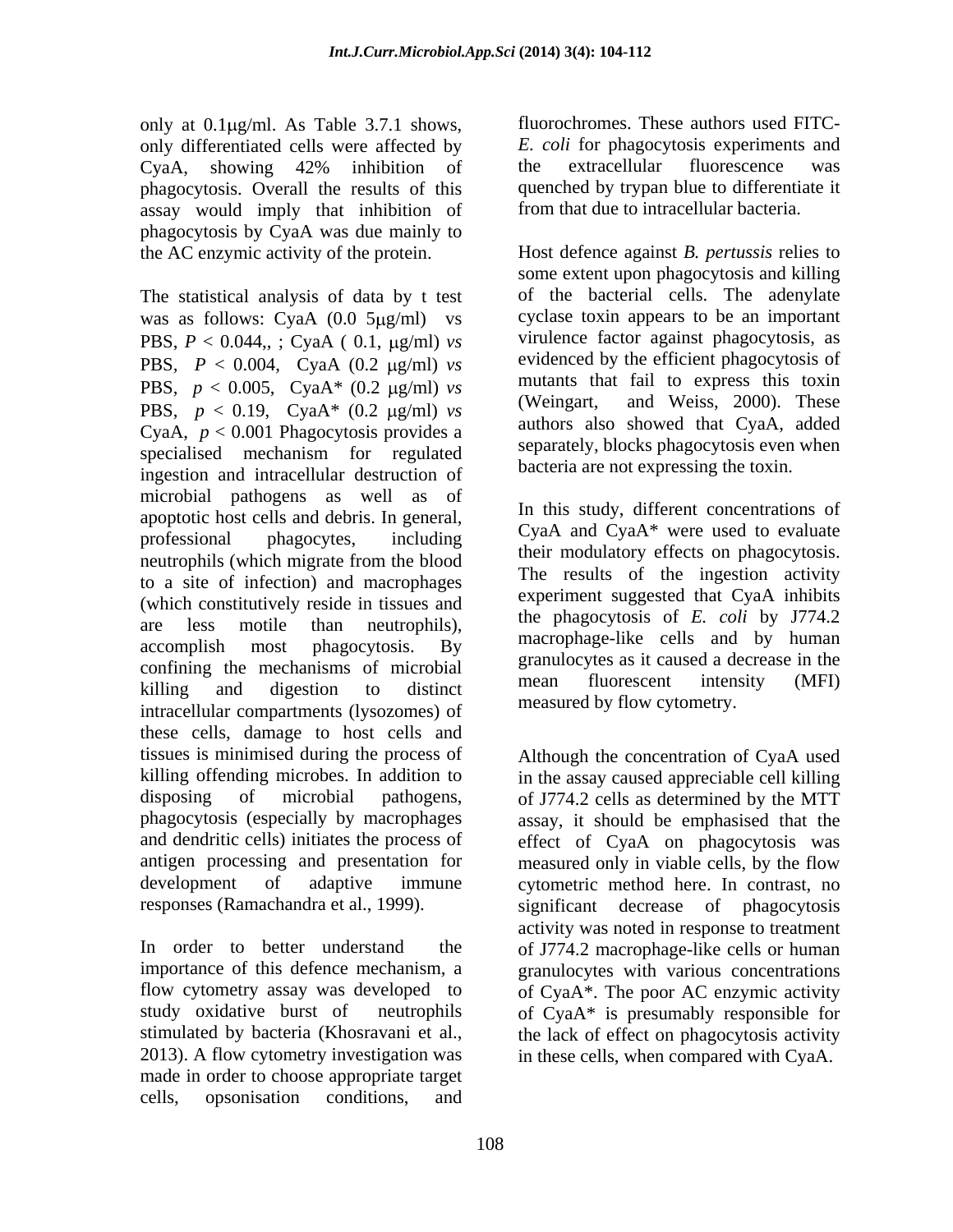## *Int.J.Curr.Microbiol.App.Sci* **(2014) 3(4): 104-112**

| Toxin conc            |                                         | % Inhibition of | % Inhibition of | % Inhibition of |
|-----------------------|-----------------------------------------|-----------------|-----------------|-----------------|
| $(\mu g/ml)$          | % Inhibition<br>of J774.2 cells $\vert$ | granulocytes    | U937 cells      | U937 cells      |
|                       |                                         | (Human          | (human          | (human)         |
|                       | (mouse)<br>macrophages)                 | peripheral      | monocytes)      | monocytes)      |
|                       |                                         | blood)          | (without PMA)   | (with PMA)      |
| $\Gamma$ CyaA (0.05)  | 26                                      | 28              |                 | 18              |
| $\Gamma$ CyaA $(0.1)$ | 79                                      | 58              |                 | 42              |
| $\Gamma$ CyaA (0.2)   | 92                                      | 63              |                 | 59              |
| $\text{CyaA*}(0.05)$  |                                         |                 |                 |                 |
| $\cos A^*(0.1)$       |                                         |                 |                 |                 |
| $\cos A^*(0.2)$       |                                         | 10              |                 |                 |
| <b>PBS</b>            |                                         |                 |                 |                 |

# **Table.1** Suppression of phagocytosis activity of granulocytes, J774.2 and U937 cells by CyaA preparations













Image 3 Image 4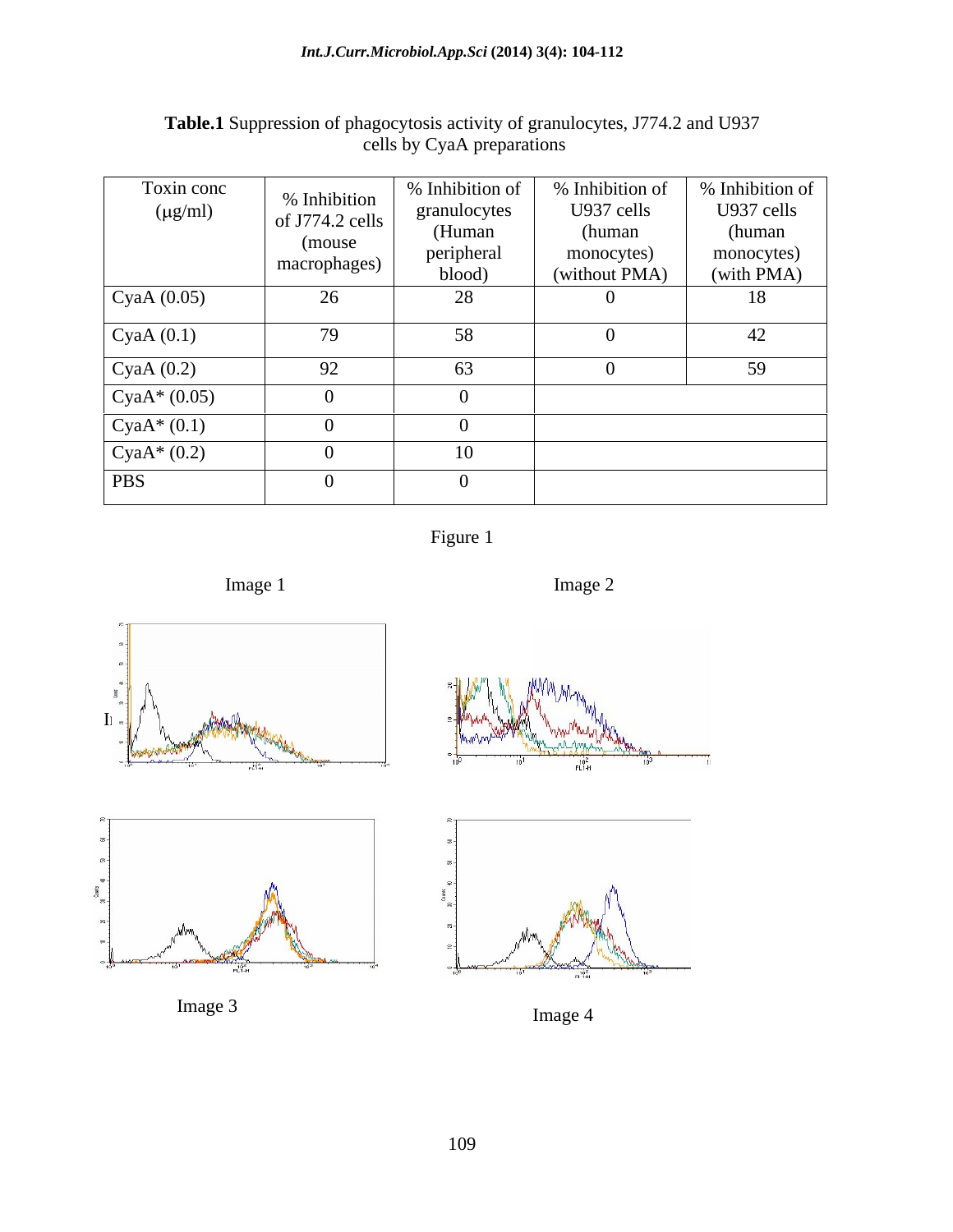An additional experiment was performed However, the results of this study show into monocyte-like cells. The effect of potentiated the phagocytosis activity of U937 cells. However, the cytotoxic effect mediated inhibition of  $N$ investigation is recommended to show how differentiation of U937 cells might influence their susceptibility to CyaA, for

It is very clear that phagocytic functions, such as migration, ingestion and release of reactive oxygen intermediates (ROI), AC activity of the toxin. which appear to be responsible for the killing activity, are important host defence **References** mechanisms against *Bordetella.* Evasion of these functions may be the principal Basar, T., Havlicek, V., Bezouskova, S., tools by which the bacteria can persist in the sites of colonization and proliferate Acylation of lysine 983 is sufficient further. One obvious strategy in defence against phagocytosis is direct attack by the bacteria upon the professional phagocytes using extracellular enzymes or toxins that kill or at least block the activity of phagocytes. Extracellular proteins that 276, 348–354. inhibit phagocytosis include the exotoxin Bellalou, J., Sakamoto, H., Ladant, D., A of *Pseudomonas aeruginosa*, which Geoffroy, C., and Ullmann, A. 1990. kills macrophages, and the bacterial exotoxins that are adenylate cyclases e.g. anthrax toxin EF and *B. pertussis* CyaA adenylate cyclise. *Infect. Immun.* 58, which decrease phagocytic activity. Thus,  $3242-3247$ . the reduction of ingestion and oxygen- Benz, R., E. Maier, D. Ladant, A. dependent killing functions is a Ullmann, P. Sebo *.* 1994*.* Adenylate

under the same conditions on the U937 that the full activity of CyaA is necessary human monoblastic cell line in the absence for phagocytic inhibitory activity as or in the presence of PMA. PMA is used CyaA\* had little effect on phagocytosis. as a stimulator to differentiate this cell-line These results are keeping with the results PMA shown in this study was that it showed that an adenylate cyclase toxinof CyaA was greater on PMA differentiated U937 cells than on arthroconidia of *Coccioides immitis* in a undifferentiated cells. Thus, it can be dose-dependent manner. The authors suggested that PMA at 0.020µg at final indicated that CyaA, rather than other concentration could stimulate the virulence factors of *B. pertussis,* was immature cells to differentiate, which responsible for the inhibitory effects on CyaA could, then affect. Further PMN. In the present study, the effects of example by increasing the number of *coli in vitr*o were compared. The results receptors for the toxin. suggest that CyaA impairs the functions of An additional equivariant work performed that the results of this study show that a maximum anomologized in the infermation of  $r$  phageoptos in the phase of *B*. **Phase CyaA.** That the results of Expansion of the results reported by Galgiani *et al.* (1988). They containing extract blocked neutrophil mediated inhibition of *N* acetylglucosamine incorporation by indicated that CyaA, rather than other CyaA preparations were examined and the interactions of human granulocytes and J774.2 mouse phagocyte-like cells with *E.*  human granulocytes and J774.2 cells phagocytosis in a dose dependent manner and that this activity is dependent on the AC activity of the toxin**. References**

- Hackett, M., and Sebo, P. 2001. for toxin activity of Bordetella pertussis adenylate cyclase. Substitutions of alanine 140 modulate acylation site selectivity of the toxin acyltransferase CyaC. *J. Biol. Chem.* 276, 348–354.
- Deletions affecting hemolytic and toxin activities of Bordetella pertussis 3242 3247.
- cyclase toxin CyaA of *Bordetella*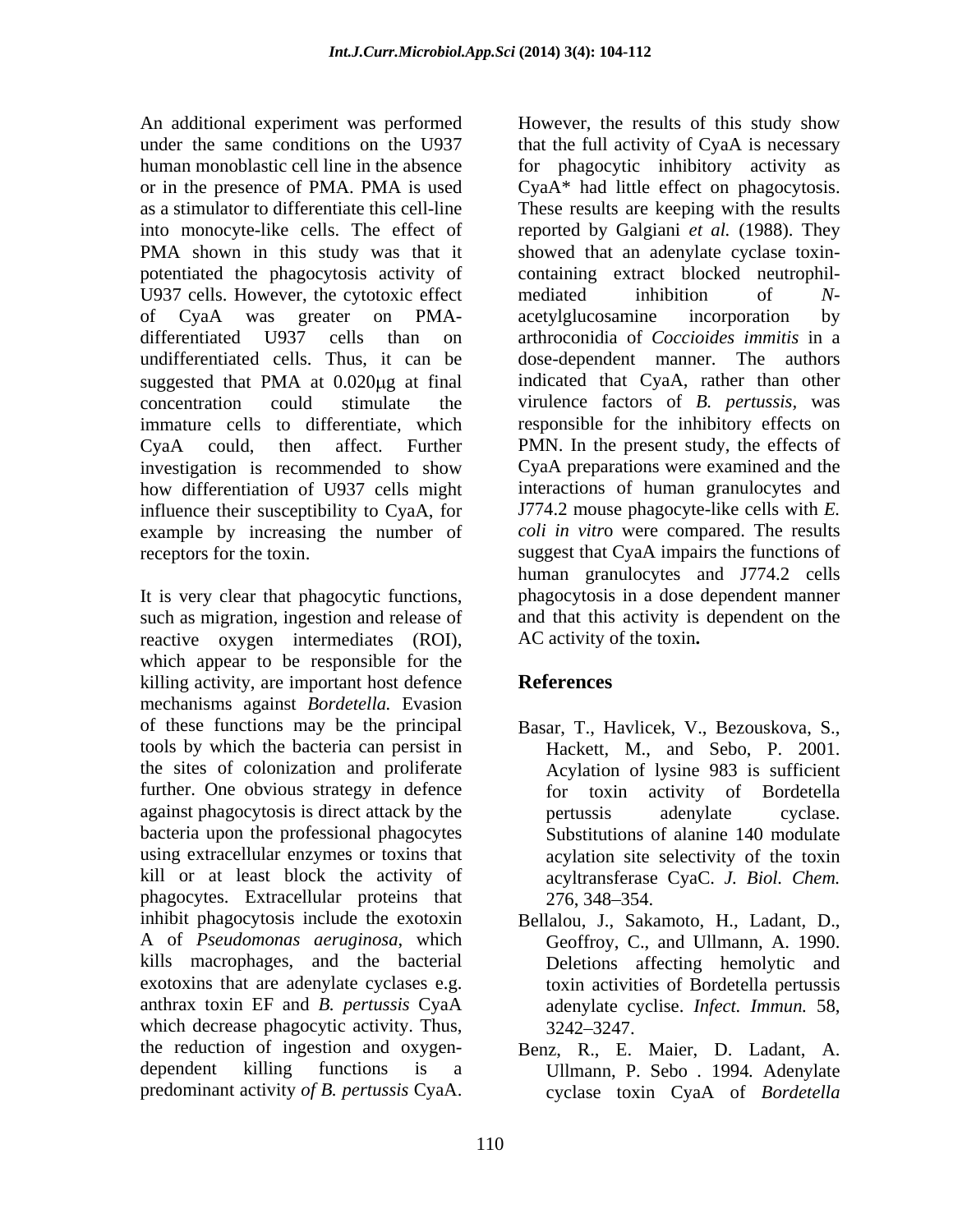*pertussis*. Evidence for the formation of small ion-permeable channels and hemolysin in alveolar macrophage comparison with HlyA of *Escherichia*

- Betsou F, Sebo P, Guiso N. CyaC- *Immun.* 1993;619:3583-9. *Immun.* 66, 1718–1725
- hemolysin.i*nfect. Immun.* 61, 3583
- pertussis adenylate cyclase-hemolysin. *Infect. Immun.* 63, 3309-3315.
- Cheung GY, Xing D, Prior S, Corbel MJ, Bordetella pertussis on protection afforded by an acellular pertussis
- *Confer, D. L., and Eaton, J. W.* 1982*.*
- El Azami El Idrissi M, Ladant D, Leclerc pertussis: a vector to target antigen
- Galaiani, J.N., Hewlett, E.L. and *Immun*. 61, 4064–4071.

immitisandStaphylococcusaureus.Infec

Gueirard P, Druilhe A, Pretolani M, Guiso

*coli. J. Biol. Chem.* 269*:*27231 27239*.* infection in vivo. *Infect Immun.* N. Role of adenylate cyclase apoptosis during Bordetella pertussis 1998;664:1718-25.

- mediated activation is important not *Gueirard, P., Druilhe, A., Pretolani, M.,* only for toxic but also for protective and Guiso, N. 1998 The activities of Bordetella pertussis Comprehensive Sourcebook of adenylate cyclase-hemolysin. *Infect and Guiso, N.* 1998 The Bacterial Protein Toxins. . Immun. 66, 1718–1725
- Betsou, F., Sebo, P., and Guiso, N. 1993. Hewlett, E.L., G.M. Donato, M.C. Gray*.* CyaC-mediated activation is important not only for toxic but also for produced by adenylate cyclase toxin protective activities of Bordetella from *Bordetella pertussis*: more than pertussis adenylate cyclase- just making cyclic AMP! *Mol.* 2006*.* Macrophage cytotoxicity *Microbiol.* 59*:*447 459*.*
- 3589 Hormozi K, Parton R, Coote J. Adjuvant Betsou, F., Sebo, P., and Guiso, N. 1995. and protective properties of native and The C-terminal domain is essential for protective activity of the Bordetella adenylate cyclase toxin preparations in recombinant Bordetella pertussis mice. *FEMS Immunol Med Microbiol.* 1999;234:273-82.
	- Parton R, Coote JG. Effect of different of macrophage apoptosis by Bordetella forms of adenylate cyclase toxin of pertussis adenylate cyclase-hemolysin. Khelef, N., and Guiso, N. 1995. Induction *FEMS Microbiol. Lett.* 134, 27–32.
	- vaccine in a murine model. *Infect Immun.* 2006;7412:6797-805. Bacterial toxins and cyclic AMP*.* Science 217, 948–950. mutants deficient in adhesins or Khelef, N., Bachelet, C. M., Vargaftig, B. B., and Guiso, N. 1994.<br>Characterization of murine lung inflammation after infection parental Bordetella pertussis and toxins.*Infect.Immun.* 62, 2893–2900.
	- C. The adenylate cyclase of Bordetella Khelef, N., Zychlinsky, A., and Guiso, N. presenting cells. *Toxicon.* apoptosis in macrophages: role of 2002;4012:1661-5. adenylate cyclase-hemolysin. *Infect.*  1993. Bordetella pertussis induces *Immun.* 61, 4064–4071.
	- Friedman, R.L. 1988. Effects of Khosravani A<sup>1,\*</sup>; Coote J<sup>2</sup>; Parton R<sup>2</sup>; adenylate cyclase toxin from Mansourian  $M.A^1$ ; and Rezaee *Bordetella pertussis* on human S.A.R<sup>3</sup> 2013.The Impact of Two neutrophil interactions with Purified Forms of Bordetella Pertussis Coccidioides CyaA on Oxidative Burst. Jundishapur ; Coote  $J^2$ ; Parton  $R^2$ ; ; Parton  $R^2$ ;  $2$ . ; Mansourian  $M.A^1$ ; and Rezaee  $^{1}$  and  $D_{07000}$ ; and Rezaee Journal of Microbiology. 64: e5227
	- t Immun. 56, 751-755. Khosravani A, Parker MC, Parton R, Coote J 2007. Formulation of the